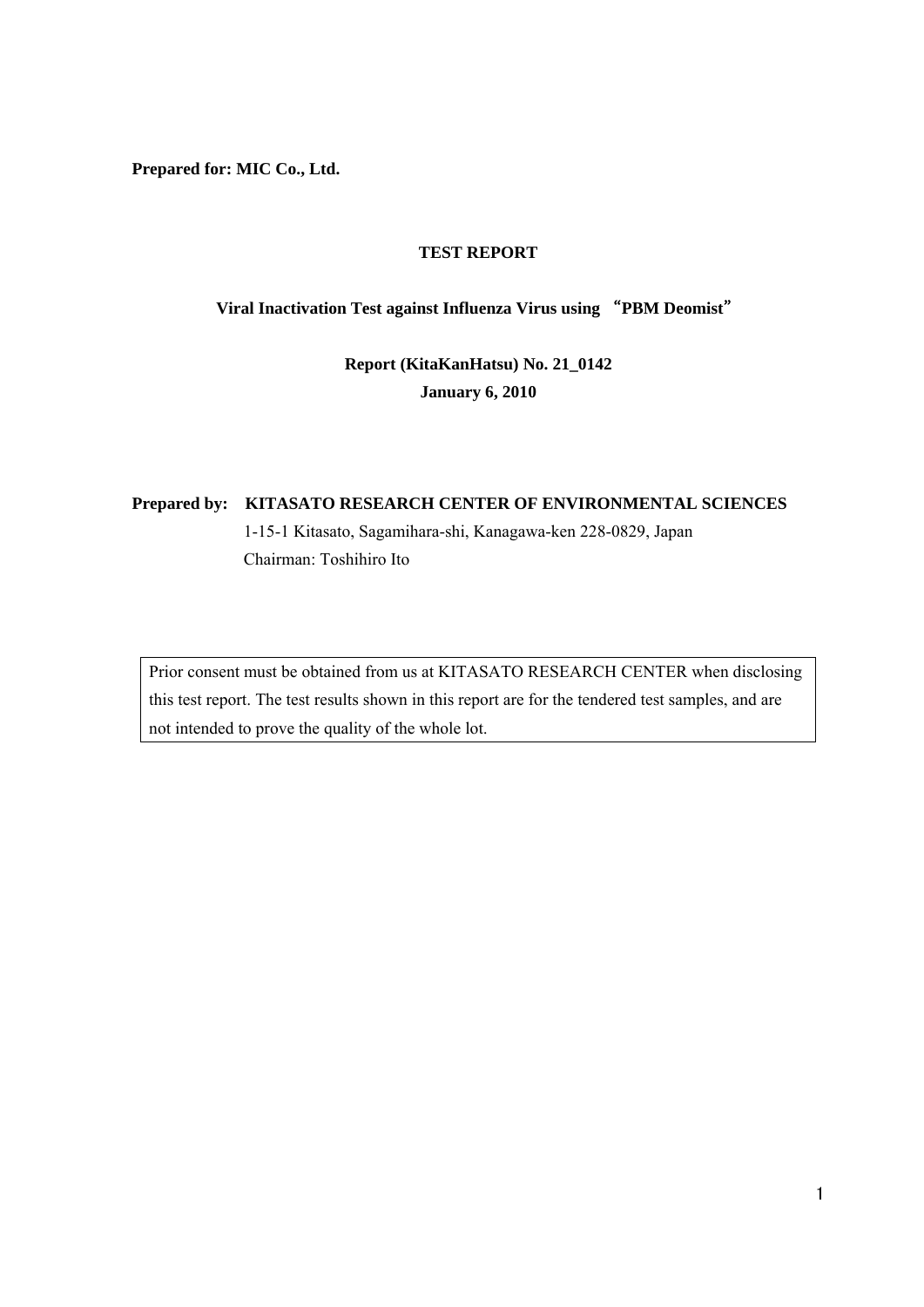#### 1. **Purpose of Study**

The viral inactivation effectiveness study was performed on "PBM Deomist", tendered by MIC Co., Ltd., by using Influenza A virus.

## 2. **Sponsor of Study**

Name: MIC Co., Ltd. Address: 2-2-15 Higashi-Asahina, Kanazawa-ku, Yokohama-shi, Kanagawa-ken, Japan

#### 3. **Testing Facility**

Name: Kitasato Research Center of Environmental Sciences, a judicial foundation Address: 1-15-1 Kitasato, Sagamihara-shi, Kanagawa-ken, Japan Study performed by: Yasuhiro Nojima, Viruses Section, Department of Microorganisms

#### 4. **Study Period**

November 13, 2009 – November 25, 2009

#### 5. **Challenge Virus**

Influenza A virus (H1N1)

#### 6. **Test Agent**

Antimicrobial agent: PBM Deomist, tendered by MIC Co., Ltd.

# 7. **Contact Time**

0, 30, and 60 minutes

## 8. **Study Method**

The study was performed in accordance with the test specifications prepared following discussion with the responsible person of MIC Co., Ltd.

1) Incubation and preparation methods of challenge virus

The influenza virus was inoculated into chorioallantic membrane cavity of embryonated eggs, cultured in an incubator, to obtain the choriallantic fluid. The virus fluid, purified by using density-gradient centrifugation, was used as the challenge virus fluid.

2) Testing procedure

The inactivation test of the Influenza A virus was performed in the following manner: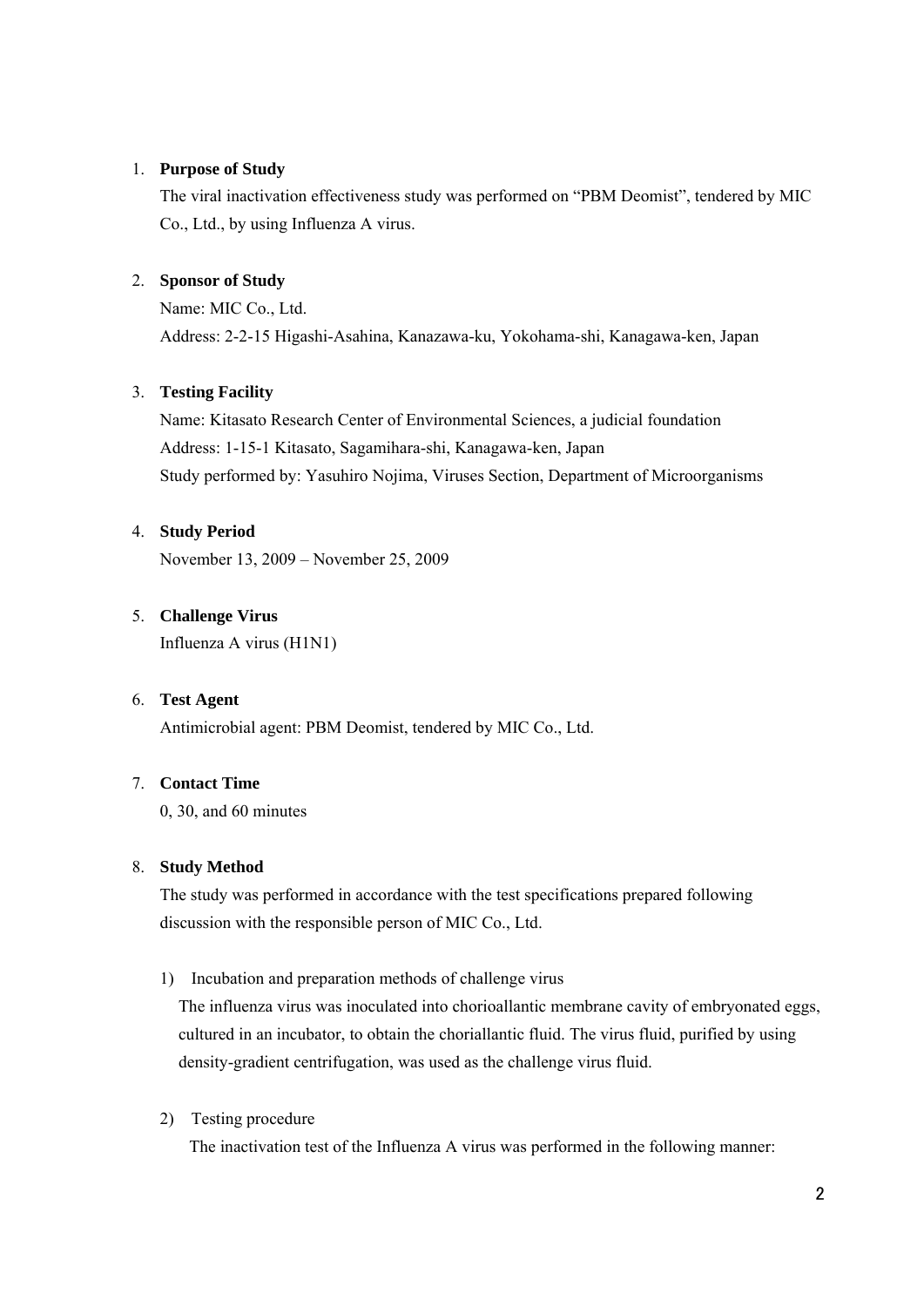The test agent (0.9 mL) and Influenza A virus fluid (0.1mL; infectivity  $7.6x10^9TCID_{50}/mL$ ) were loaded in a test tube, and mixed well in a vortex mixer. After specified reaction time at room temperature, 0.1mL of the mixture was sampled and immediately diluted with 9.9mL phosphate-buffered saline (PBS) in order to avoid toxicity to the cells to be used for determining viral infectivity. This fluid was used as the sample stock solution for determining viral infectivity. Meanwhile, the sample used for 0-minute reaction time was the mixture of virus fluid and PBS, recovered immediately after mixing, instead of allowing the test sample to react.

## 3) Determination of viral infectivity

Following 10-fold serial dilution of the sample stock solution (for determining viral infectivity) with PBS, 50μL Madin-Darby canine kidney (MDCK) cells, suspended in Dulbecco's modified Eagle's Medium (DMEM) containing 50μL stock solution (or its diluents) and 5% fetal bovine serum (FBS), were inoculated into a 96-well plate. They were then incubated in a  $CO<sub>2</sub>$  incubator for four days. After incubation, the cytopathic effects (CPE) were microscopically observed to determine the viral infectivity ( $TCID<sub>50</sub>/mL$ ) using the Reed-Muench method.

#### 9. **Test Results**

The inactivation efficacy of PBM Deomist, tendered by MIC Co., Ltd., against Influenza A virus is shown in Table 1 and Table 2.

In controls, the viral infectivity at 30 min and 60 min contact times were found to be  $2.9x10<sup>5</sup> TCID<sub>50</sub>/mL$  and  $3.1x10<sup>5</sup> TCID<sub>50</sub>/mL$ , respectively, showing virtually no change from the initial infectivity (at 0 min;  $2.9x10<sup>5</sup>TCID<sub>50</sub>/mL$ ).

When contacting the virus of  $2.9x10<sup>5</sup> TCID<sub>50</sub>/mL$  infectivity to PBM Deomist, the viral infectivity was below the identification limit  $(6.3 \times 10^{1} T CID_{50}/mL)$  at 30 min, demonstrating  $3.7$ -log<sub>10</sub> or more reduction.

#### 10. **Comments**

In this test, the inactivation efficacy against Influenza A virus by PBM Deomist, tendered MIC Co., Ltd., was studied.

It is thought that the test sample is an antimicrobial agent and not something similar to disinfectants, but the U.S. EPA (Environmental Protection Agency) recommends in its report a logarithmic infectivity reduction of  $4$ -log<sub>10</sub> as an acceptance criterion for disinfection efficacy and, when cytotoxicity is present against the cells used for determining viral infectivity, a minimum of  $3$ -log<sub>10</sub> reduction.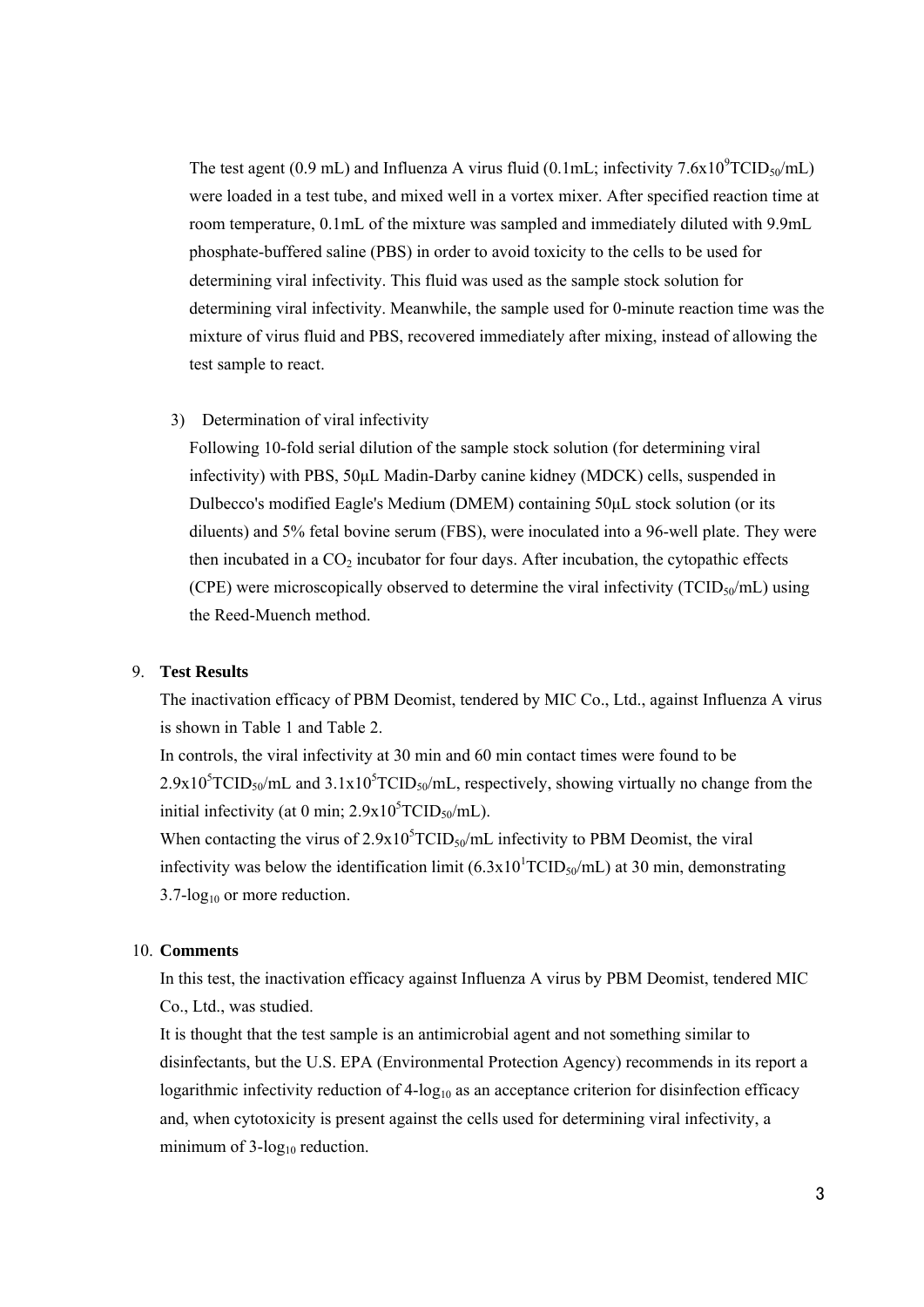The present test demonstrated the viral infectivity reduction of  $3.7$ -log<sub>10</sub> or more in 30 minutes of contact time. Therefore, we conclude that PBM Deomist, tendered by MIC Co., Ltd., has viral inactivation efficacy.

#### References:

1) Antimicrobaials Division U.S. EPA, Confirmatory Virucidal Effectiveness Test, Using Feline Calicivirus As Surrogate for Norovirus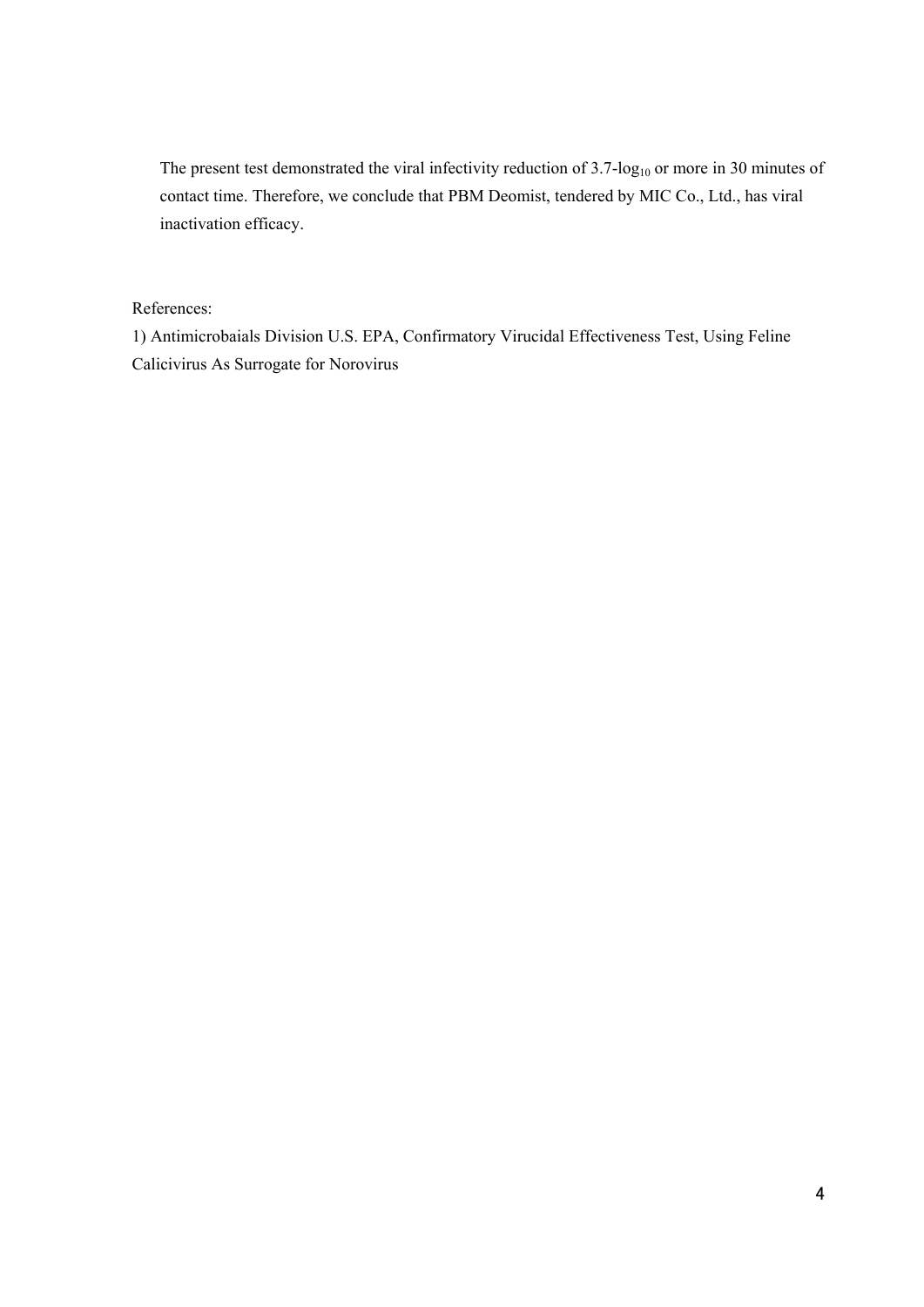| Test agent    | Contact time (minute[s]) |                          |                          |
|---------------|--------------------------|--------------------------|--------------------------|
|               |                          | 30                       | 60                       |
| PBM Deomist   | $2.9x10^5$               | $\leq 6.3 \times 10^{1}$ | $\leq 6.3 \times 10^{1}$ |
| Control (PBS) |                          | $2.9x10^5$               | $3.1x10^5$               |

Table 1. Viral inactivation efficacy of PBM Deomist against Influenza A virus

Identification limit:  $6.3 \times 10^{1} \text{TCID}_{50}/\text{mL}$ 

N.T.: not tested

Table 2. Changes of logarithmic reduction of viral infectivity over time

| Test agent         | Contact time (minutes) |      |  |
|--------------------|------------------------|------|--|
|                    | 30                     | 60   |  |
| <b>PBM</b> Deomist | >3.7                   | >3.7 |  |
| Control (PBS)      | ()()                   |      |  |

Calculation formula:

 $log_{10}$  (initial viral infectivity  $[2.9x10<sup>5</sup>TCID<sub>50</sub>/mL]$   $\div$  viral infectivity at respective contact time)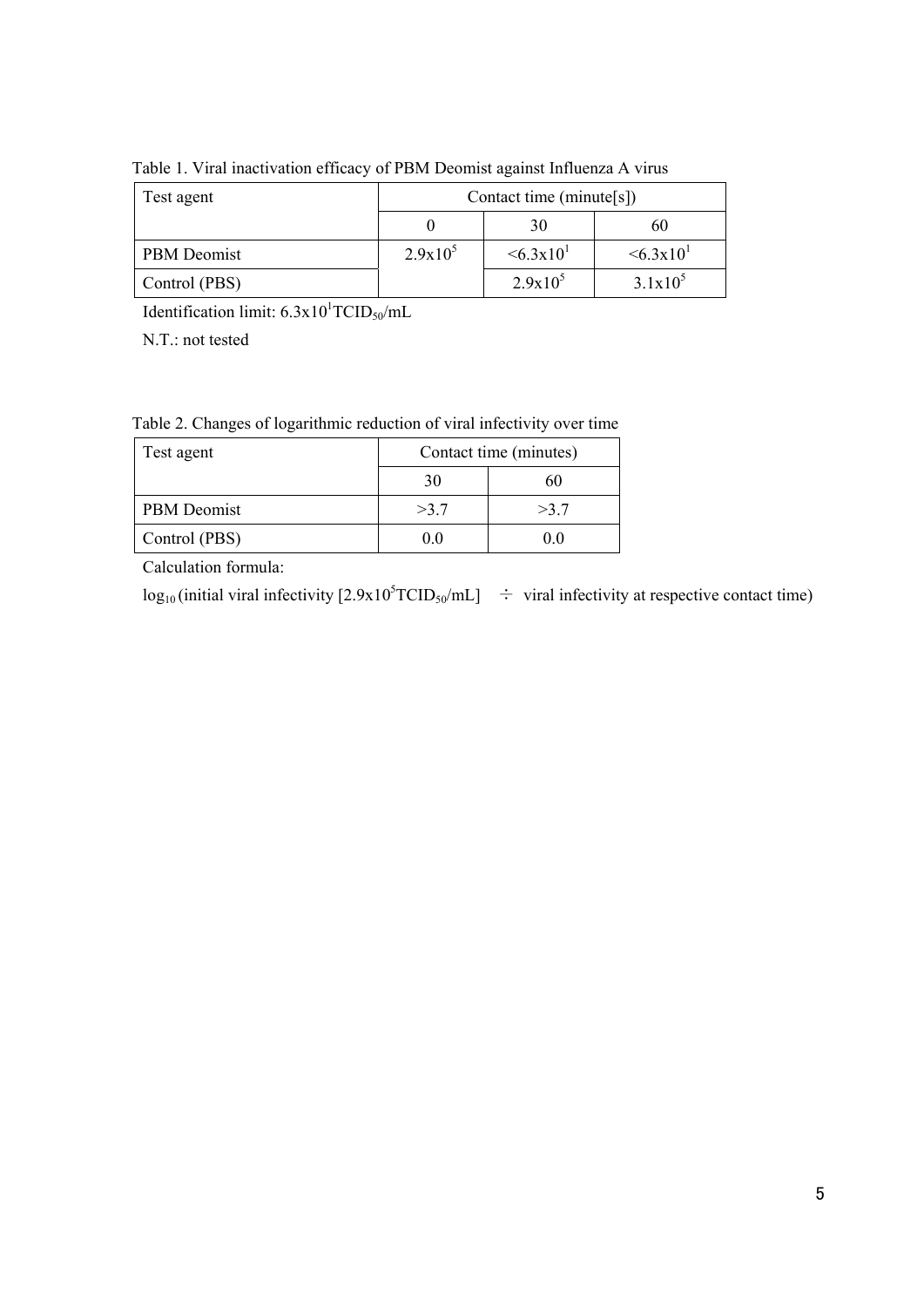Reference data

Cytopathic effects produced by infecting Influenza virus



Non-infected MDCK cells



Infected MDCK cells (Day 4 of incubation)